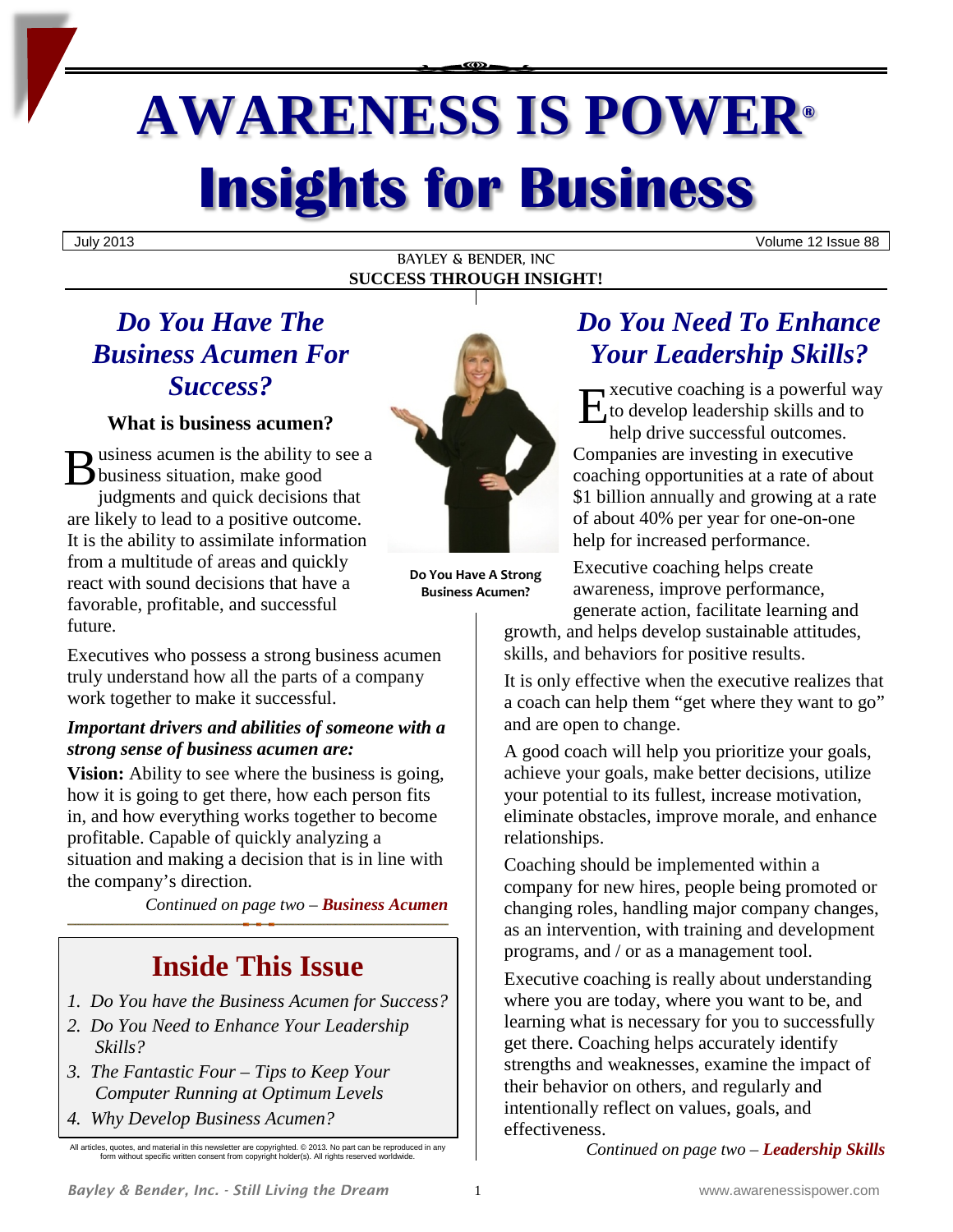#### *Continued from page one – Business Acumen*

**Effective communication:** Has the ability to convey financial requirements so everyone can

understand and see the logic behind the strategy. Listens to the stakeholders to learn their challenges and trepidations in regards to their areas of responsibilities. Can communicate decisions to make everyone understand the strategies to remain ahead of the competition.

#### **How to develop your business acumen:**

**Educate yourself.** Learn to read and understand a balance sheet, Profit & loss statement, Budget forecast, etc….

Know the differences between gross income, net income, net worth, profit, capitol, etc….

**Get a mentor.** Build a relationship with the company CFO (Chief Financial Officer). Follow the CFO around or have several meetings with him/her to absorb all aspects of the business finance. Have them take you through a P&L showing you how decisions effect the financial statements. Make sure you ask a lot of questions and see how it all works.

**Circulate & Practice**. Broaden your business acumen by moving to other areas of the company. Watch leaders in other functions and study their decisions & actions. Try to tie it back to the financials; cost of goods, labor costs, trends, revenues, etc…. Area's to watch include Sales, HR, Finance, Technical professionals, Marketing, Engineering, & Customer Service.

**Ask yourself, peers, & colleagues questions.** To help build your business acumen and see the big picture requires some work. This list of questions will help you develop the skills & wisdom.

- 1. *What worldly trends are affecting our business and industry?* View trends from different perspectives; globally, technologically, politically, economically, etc…
- 2. *How does it affect others?* See these trends through other key players' perspectives.
- 3. *How does it affect us?* Are there new opportunities or risks we should explore?

*Continued on next column –*

**Business acumen** is keenness and quickness in understanding and dealing with a business situation in a manner that is likely to lead to a good outcome. It has emerged as a vehicle for improving financial performance and leadership development.

Source: Wikipedia

4. *What needs to happen first (for our desired results)?* Are there any prerequisites in order to get started? What should happen first,

second, etc...? Plan the steps that must happen and include milestones to watch.

5. *What do we need to do to get involved?* Based on your findings, look at your overall company. Does your current infrastructure support the opportunities? Are there any technology, financial, selling, marketing, building, equipment, leadership, etc… that needs to be implemented first?

6. *What do we do next?* Execute the new priorities with a well laid out plan. Be sure to look at resource allocation for systems, processes, people, and budgets.

**Read, Read, Read**. You can cultivate your business acumen by reading. Read to better understand today's business environment, new emerging trends, new technologies, new marketing opportunities, best practices for HR, ways to incorporate social media to build your brand & promote products/services, different viewpoints, and to broaden your mind.

*Continued on page four – Why Develop Business Acumen?*

#### *Continued from page one – Leadership Skills*

No athlete, actor, musician, or performer has ever excelled without the guidance of a coach. Leaders are like these people in that their success depends on their ability to perform. It is a strategy that

many companies are using to build success!

Executive and corporate coaching is leading many companies and professionals to success. Every person and business can benefit from coaching. *Get a coach!*



Leverage your leadership, management, and supervisory strengths and build the necessary skills for success today by getting a coach.

~ Written for us by our associate Gary Sorrell, Sorrell Associates, LLC. Copyright protected. All rights reserved.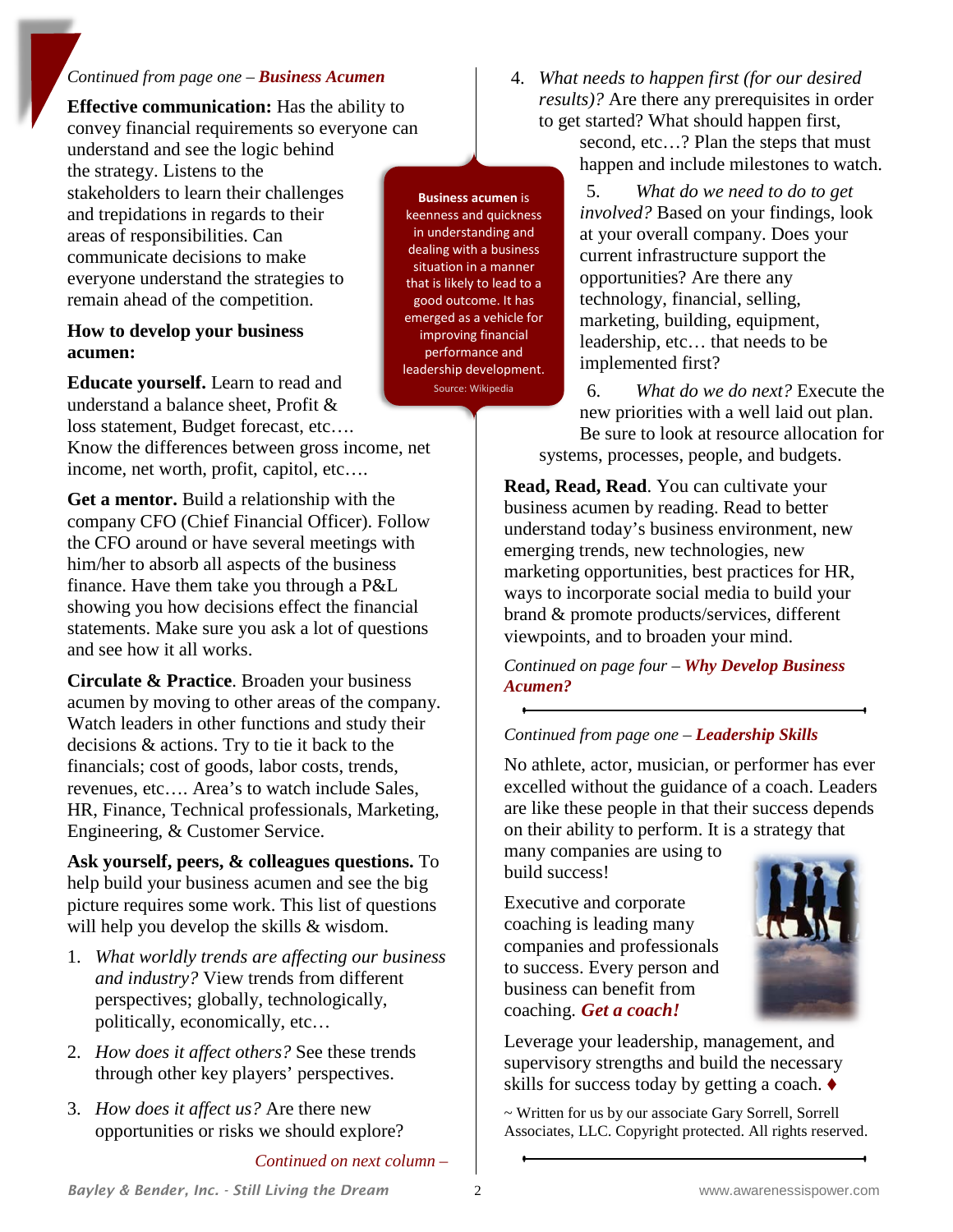## *The Fantastic Four – Tips to Keep your Computer Running at Optimum Levels*

Tas your computer slowed down lately? Are you experiencing He as your computer slowed down lately? Are you experiencing<br>frequent crashes? Does something seem to be taking up your computer memory?

A sluggish computer wastes your time, money, and most certainly increases stress. Maintaining your computer will help protect data loss, increase productivity, enhance security, and minimize stress.

These *fantastic four* tips will help you increase speed, maintain efficiency, and safeguard your privacy while online. Follow these simple steps and utilize these free tools. (You may need to be logged on as the administrator to make these changes)

**1. Free up disk space using the Disk Cleanup tool.** This tool identifies files that you can delete safely and will free up space on your hard drive to improve your computer's performance.

*To use, close all open files:* Click start, programs, accessories, system tools, and click Disk Cleanup. It will ask you which drive to clean up if you have more than one. It will calculate how much space you can gain. Scroll through the list to view the contents before deleting them all.

**2. Remove & Protect from malicious spyware & malware.** Protect your computer system from viruses, spyware, adware, and other malicious software (also known as malware). Here are two must have programs. **Microsoft Security Essentials –** Guards against viruses, spyware, and other malicious software. It's free! Just copy & paste to your browser: [http://windows.microsoft.com/en-us/windows/security](http://windows.microsoft.com/en-us/windows/security-essentials-download)[essentials-download](http://windows.microsoft.com/en-us/windows/security-essentials-download)

**Microsoft Windows Malicious Software Removal Tool** (Removes any detected infection or malware) [http://www.microsoft.com/en](http://www.microsoft.com/en-us/download/malicious-software-removal-tool-details.aspx)[us/download/malicious-software-removal-tool-details.aspx](http://www.microsoft.com/en-us/download/malicious-software-removal-tool-details.aspx)

**3. Disk Defragmentation**. Fragmented files slow down your computer's performance. Scheduling a weekly defragmentation will keep your system performing well. To use, close all open files: Click start, programs, accessories, system tools, and click Disk Defragmenter. (Note: Termed 'Optimizer' in Windows 8)

**4. Check the integrity of your files using the Error Checking Utility**. As you use your computer, your hard drive can develop bad sectors. This too will slow down performance. This utility scans the hard drive to see whether certain files or folders are misallocated.

*To use, close all open files*: Click start, computer, right click OS (C:) then click properties. Click on the tools tab and check now tab. In the dialog box select the Scan for and attempt recovery of bad sectors box, and start. If bad sectors are found, choose to fix them.

~ Written for us by our associate Gary Sorrell, Sorrell Associates, LLC. Copyright protected worldwide. All rights reserved.



This beautiful message came to me this week from a friend. I hope it touches you the way it did for me. Have an awesome day!

*"There comes a time in your life, when you walk away from all the drama and people who create it. You surround yourself with people who make you laugh. Forget the bad, and focus on the good. Love the people who treat you right, and pray for the ones who* 



*don't. Life is too short to be anything but happy. Falling down is a part of life, getting back up is living."*

 $~\sim$  Pat

*"A leader has the vision and conviction that a dream can be achieved. He inspires the power and energy to get it done."* 

~ Ralph Lauren

View my profile on Linked in





*12 Issues for Only \$97*